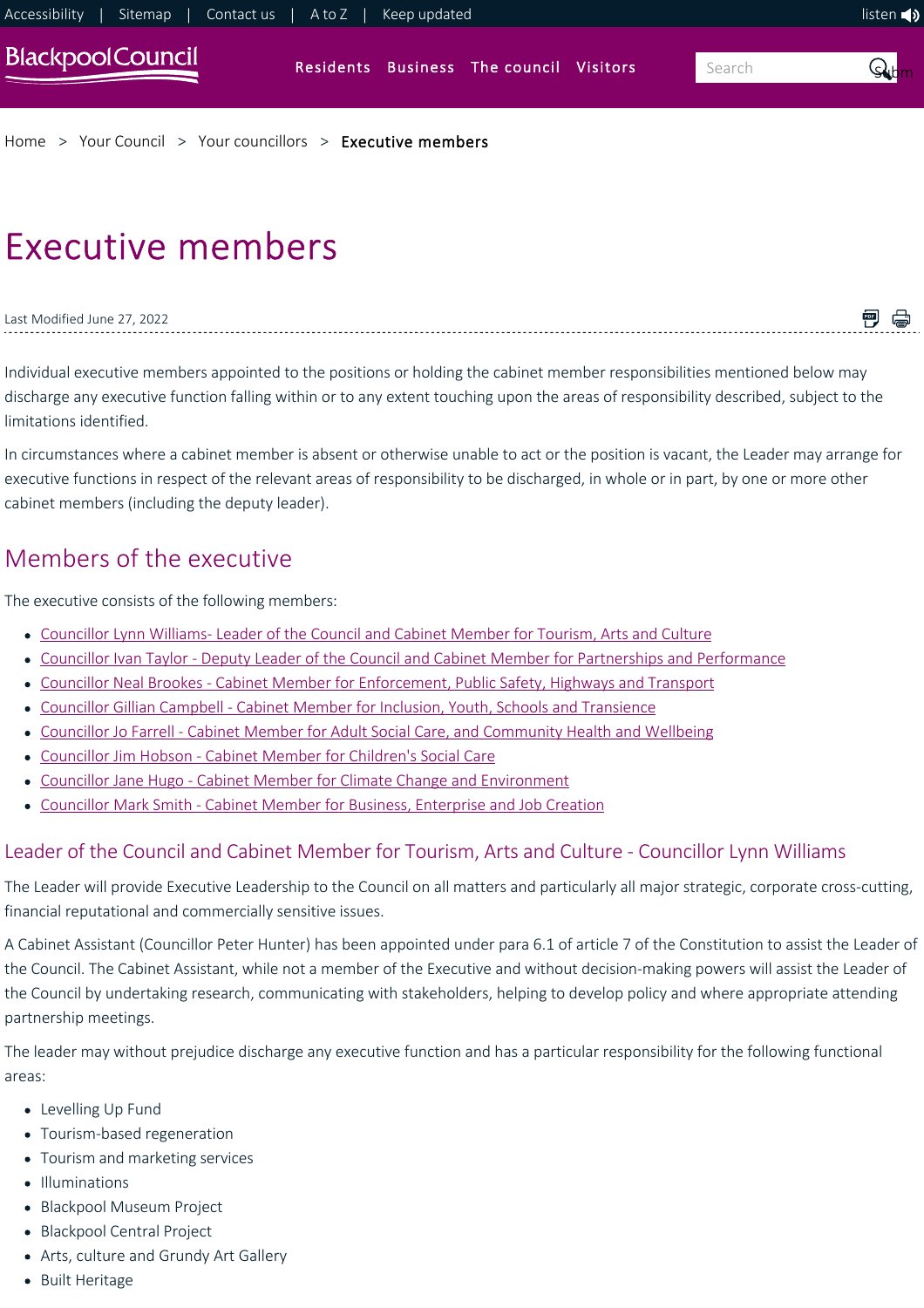- Libraries
- Planning and land use
- Legal and governance services
- Financial management
- Audit
- Public communications
- $\bullet$  ICT
- Customer First
- Corporate strategy development and research
- Human Resources
- Duke of Edinburgh's Award

#### [Contact Councillor Lynn Williams](http://democracy.blackpool.gov.uk/mgUserInfo.aspx?UID=348)

## <span id="page-1-0"></span>Deputy Leader of the Council and Cabinet Member for and Partnerships and Performance – Councillor Ivan Taylor

In the absence or unavailability of the Leader of the Council, the Deputy Leader of the Council may in line with the council's constitution exercise the powers of the Leader of the council and may without prejudice discharge any executive function.

- Relationships with all the council wholly owned companies and the shareholder lead cabinet member
- Relationships with the Blackpool Tower complex and associated buildings (Merlin)
- Relationships with Hounds Hill shopping complex
- Housing adaptations
- Strategic housing matters
- Development of affordable housing
- Delivery Unit progress
- Relationships with Homes England, Regulator for Social Housing and Residents Associations
- Decent homes
- New homes strategy
- Contracts, policy and purchasing
- Relationships with Lancashire Renewables Ltd
- Street cleansing including Trade waste, HWRD, Local Environmental Action Team, parks operations, CVMU and building cleaning
- Relationships with Lancashire Waste Partnerships
- Council efficiency programme
- Council's representative on the Local Enterprise Partnerships
- Homes in Multiple Occupation (HMO's)
- Waste Strategy, Policy and Partnerships
- Private sector housing licensing/Selective Licensing

#### [Contact Councillor Taylor](http://democracy.blackpool.gov.uk/mgUserInfo.aspx?UID=149)

## <span id="page-1-1"></span>Cabinet Member for Enforcement, Public Safety, Highways and Transport – Councillor Neal Brookes

The Cabinet Member for Enforcement, Public Safety, Highways and Transport has responsibility for the following areas:

- Highways and Transportation Policy
- Community safety, CCTV, security and CEO's
- Highways and traffic management including highways maintenance, residents' parking, network management, capital schemes, bus stops, highways inspection arrangements, tramway maintenance and highways engineering section
- Public protection including environmental protection, trading standards, licensing, food control, health and safety enforcement and planning enforcement
- Council Tax Reduction Scheme
- Welfare Benefits
- "BSafe" ‐ Blackpool Community Safety Partnership and its plan
- Cemetery and crematorium
- Registrars and coroner's support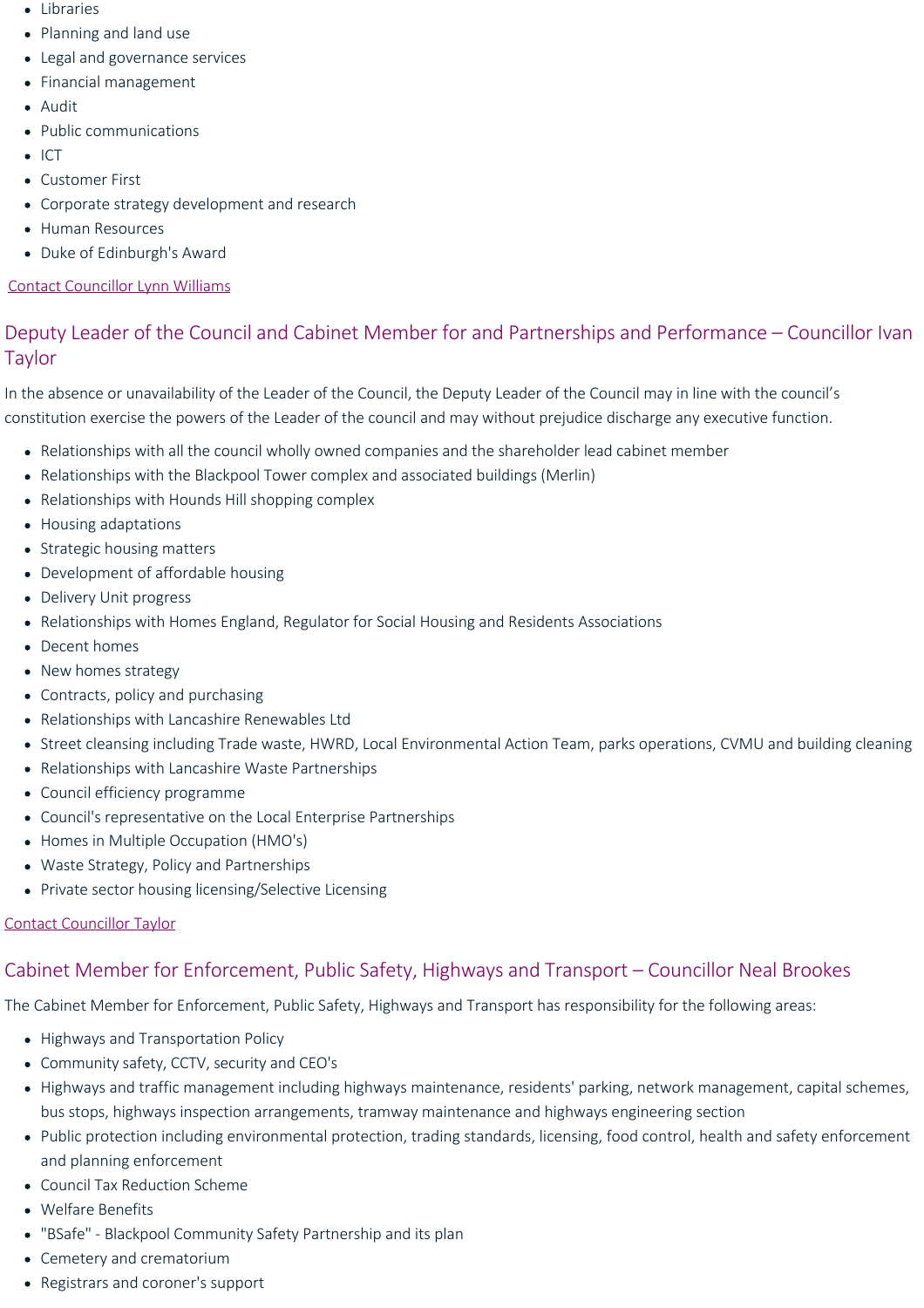- Direct Payments, personal health budgets and Brokerage
- Street lighting PFI including street lighting, traffic signals and illuminated bollards and signs
- Integrated Transport Services (CVMU) including adults, children and Rideability Community Transport Services and school crossing patrol
- Housing Enforcement
- Public Toilets

#### [Contact Councillor Brookes](http://democracy.blackpool.gov.uk/mgUserInfo.aspx?UID=799)

## <span id="page-2-0"></span>Cabinet Member for Inclusion, Youth, Schools and Transience ‐ Councillor Gillian Campbell

The Cabinet Member for Inclusion, Youth, Schools and Transience has responsibility for the following areas:

- Council's representative on YOT
- Inclusion
- Council's representative on Headstart
- Catering
- Transience
- Young people
- Housing options and homelessness
- Housing related support and sustaining private sector tenancies
- Children with Educational Needs and Disabilities (SEND)
- Blackpool Education Improvement Board
- Council's representative on Schools Forum
- Children's Inspectorate Framework (Schools)
- Education diversity and support units/service eg Pupil Referral Units
- SEND inspectorate framework
- School place planning, organisation and buildings

#### [Contact Councillor Campbell](http://democracy.blackpool.gov.uk/mgUserInfo.aspx?UID=122)

## <span id="page-2-1"></span>Cabinet Member for Adult Social Care, and Community Health and Wellbeing – Councillor Jo Farrell

The Cabinet Member for Adult Social Care and Health has responsibility for the following areas:

- Regulated care sector/ inspection/ quality monitoring
- Adult social care assessment and support
- Adult respite, day services, Care at Home, supported living and residential services
- Children and young people ‐ health visiting, Family Nurse Partnership, school nursing and Personal Social ad Health Education (PSHE)
- Reablement and intermediate care
- Adult provider services including commissioned services for adults
- Adult safeguarding
- Adult mental health, learning disability, frail older people and physical disability services
- Health integration including funding and services delivery
- Provider market development
- Joint Strategic Needs Assessment
- $\bullet$  Public Health commissioning of public health services
- Mental health and wellbeing
- Affordable warmth
- Local Authority Declaration on Healthy Weight
- Drug and alcohol harm reduction
- Tobacco harm reduction
- Sexual health and blood bourne virus prevention
- NHS Health Checks
- Hospital discharge and prevention of admissions
- Council's representation on Learning Disability Partnership Board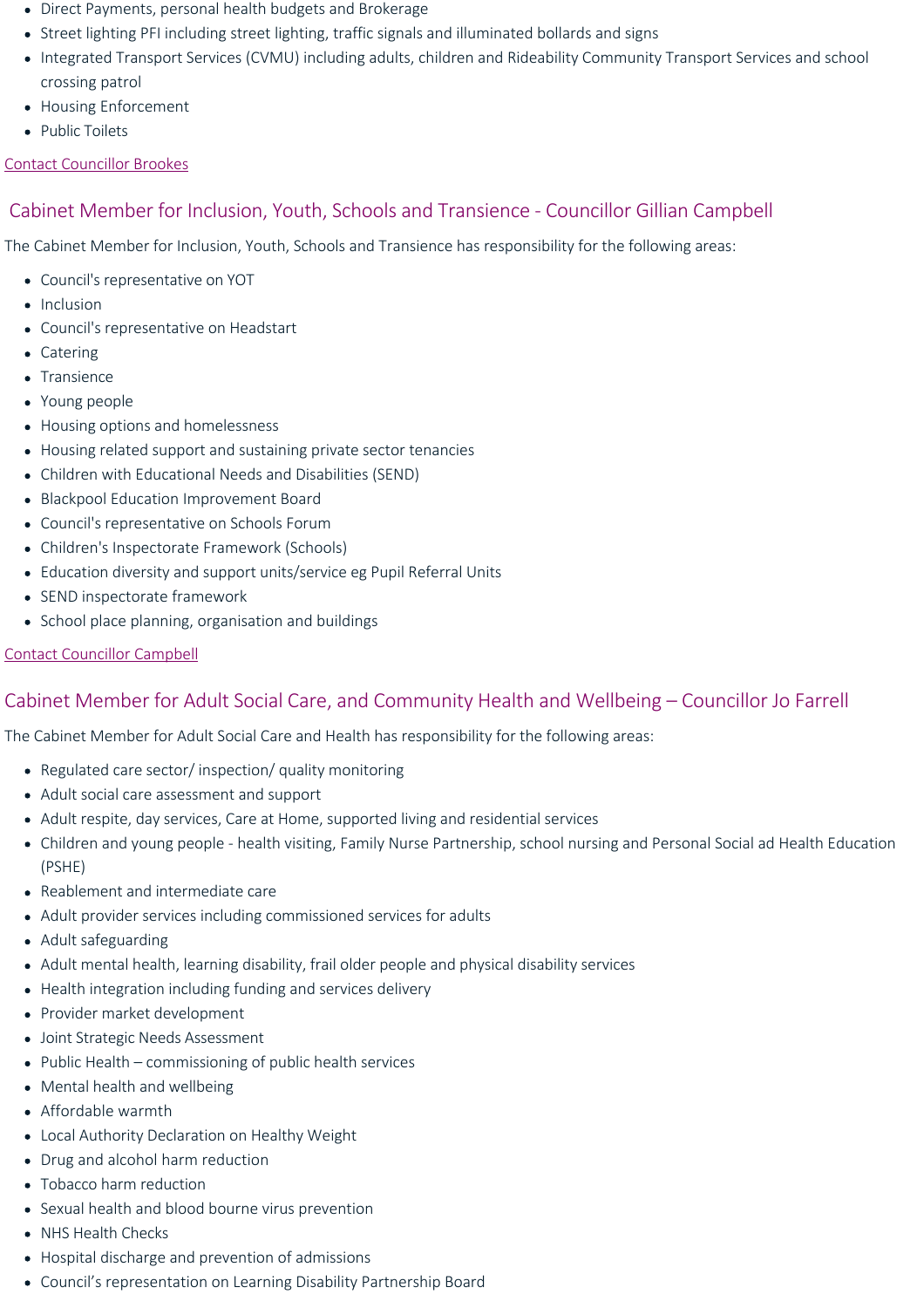- Domestic abuse
- Health protection
- Health and wellbeing strategy
- Fairness Commission
- Equality and Diversity
- Community engagement and consultation
- Asset based community development
- Promoting use of volunteers
- Leisure services including leisure management, Active Blackpool, Community Sport, PE and schools' sports and outdoor pursuits

#### [Contact Councillor Farrell](http://democracy.blackpool.gov.uk/mgUserInfo.aspx?UID=801)

## <span id="page-3-0"></span>Cabinet Member for Children's Social Care ‐ Councillor Jim Hobson

Also the Statutory Lead Member for Children's Services under the Children's Act 2004.

The Cabinet Member for Children's Social Care also has responsibility for the following areas:

- Children's social care and targeted intervention services to include:
	- Access to services
	- Fostering/adoption/permanence planning
	- Care leavers
	- Children's homes
	- Children in need/child protection
	- Exploitation
	- Our children/Corporate parenting strategy
	- Early Help
- Children's commissioning
- Children and Families Strategic Partnerships
- Children's Inspectorate Framework (Social care and youth offending)
- Safeguarding Assurance Partnership
- 'Getting to Good' partnerships ‐ Youth Offending Team and children's social care
- Council's representative on the Better Start Board
- Early years

#### [Contact Councillor Hobson](http://democracy.blackpool.gov.uk/mgUserInfo.aspx?UID=446)

## <span id="page-3-1"></span>Cabinet Member for Climate Change and Environment ‐ Councillor Jane Hugo

The Cabinet Member for Climate Change has responsibility for the following areas:

- Planning for the Council's route to net zero
- Mitigating the impact of climate change on Blackpool
- Energy and environment
- Reducing single use plastics
- Flood and water management
- Coastal defence schemes
- Sea water quality
- Fylde Peninsula Water Management Partnership
- Green and Blue Infrastructure strategy
- Climate Change Partnership, Town wide Action and collaboration on climate change
- Outdoor learning
- Support and promotion for Friends of Parks' Groups
- Parks and green environment including Stanley Park, Marton Mere Nature Reserve and ecological areas, parks development plans and grounds maintenance

#### [Contact Councillor Hugo](mailto:Jane.Hugo@blackpool.gov.uk)

#### <span id="page-3-2"></span>Cabinet Member for Business, Enterprise and Job Creation – Councillor Mark Smith